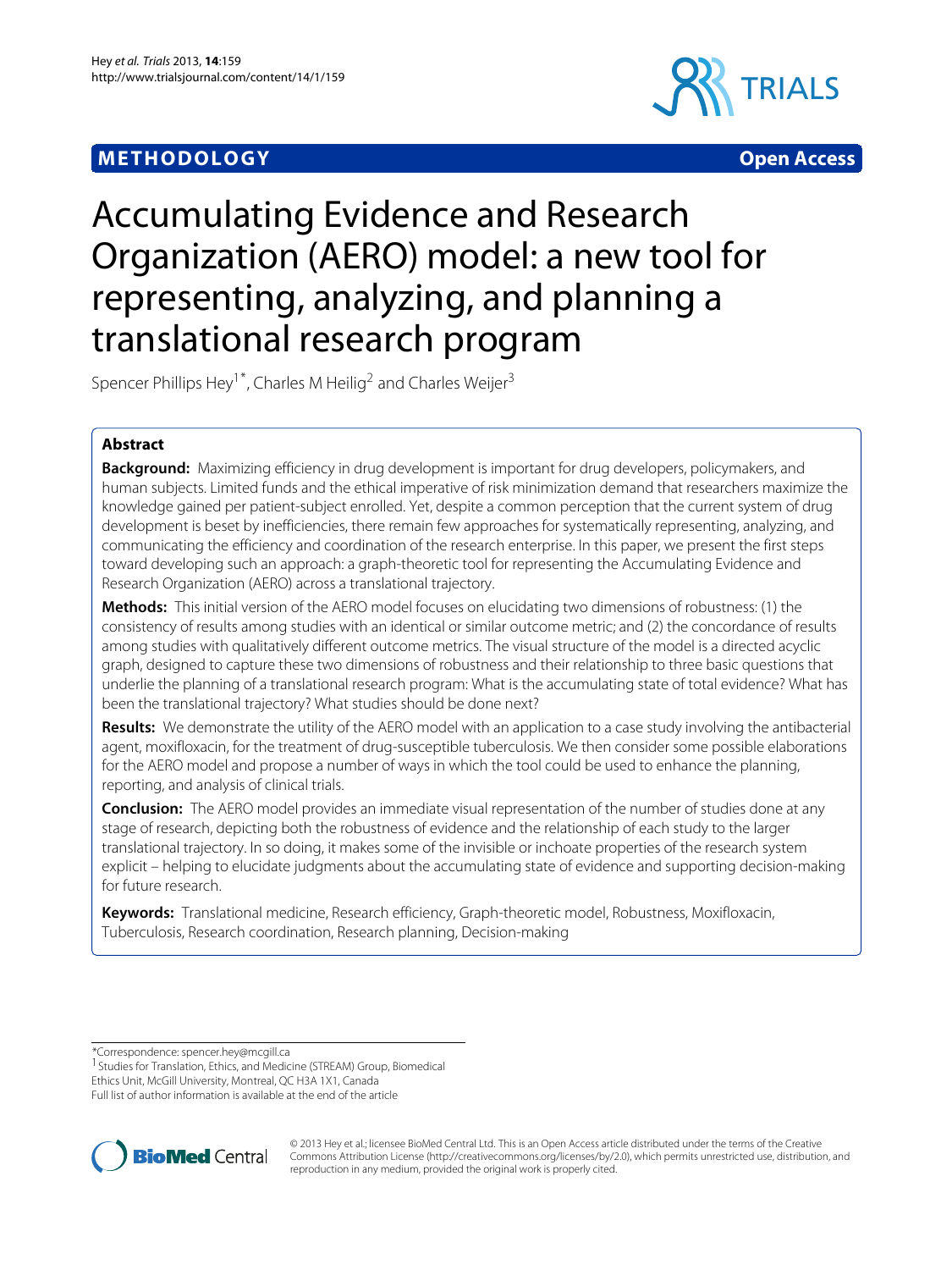# **Background**

Maximizing efficiency across a drug development trajectory is important for drug developers, policymakers, and human subjects. Limited resources and the ethical imperative of risk minimization demand both that researchers design and plan their studies to maximize the knowledge gained per patient-subject enrolled and that funders and ethical review boards hold them to this standard.

Unfortunately, this standard is often not met. The infamous failure of torcetrapib at phase 3 illuminated inefficiencies in cardiovascular drug development [\[1-](#page-8-0)[3\]](#page-8-1). In cancer, the cases of sunitinib for treating hepatic cancer and bevacizumab for treating gastric cancer were both examples of drugs that advanced into phase 3 testing without supporting phase 2 evidence [\[4\]](#page-8-2). Across the entire spectrum of drug development, nearly one-third of the drugs abandoned at phase 2 are considered failures not for lack of efficacy, but for 'strategic' reasons [\[4\]](#page-8-2). Even within a single company, as Pfizer's internal review showed, almost half of their phase 2 proof-of-concept studies (43%) failed to test the target mechanism of action adequately [\[5\]](#page-8-3).

These problems all contribute to the common perception that the current system of drug development is beset by inefficiencies [\[4,](#page-8-2)[6,](#page-8-4)[7\]](#page-8-5), and the growing number of calls for greater coordination across the drug development enterprise [\[8-](#page-8-6)[10\]](#page-8-7). Yet, there remain no systematic approaches for representing, analyzing, and communicating the efficiency and coordination of the research enterprise. The available techniques of systematic review and statistical meta-analysis can only tell a part of this story – elucidating partial cross sections of the evidence – but they do not offer any synthesis for the accumulating state of evidence across the entire translational trajectory. For example, a meta-analysis is well suited to identifying trends across a series of similar trials, but it is useless for understanding transitions between the different phases of research. How did the research program progress from pre-clinical to clinical studies? How did the results of phase 1 studies compare with phase 2? What does the failure of translation from pre-clinical to clinical tell us about what we ought to do next? These kinds of questions are entirely consistent with the aim of comprehensively understanding the translational research enterprise, but they are not questions for which a statistical meta-analysis is helpful.

In this paper, we present a first step toward developing a broader, more comprehensive approach to representing and understanding a translational research program: A graph-theoretic tool for representing the Accumulating Evidence and Research Organization (AERO) within a translational trajectory. We begin in the next section by describing the basic methodology – the components of the AERO model and how these are used to construct an AERO graph. We then apply this tool to a case

study involving the antibacterial agent, moxifloxacin, for the treatment of drug-susceptible tuberculosis. We close by discussing the potential utility of our approach for improving the organization, coordination, and efficiency of the drug development enterprise.

## **Methods**

The conceptual foundations of the AERO model emerged out of work in the philosophy of science to develop a general methodology for representing robust scientific evidence [\[11\]](#page-8-8). Although there are many different dimensions of robustness that figure in drug development, the version of the AERO model we present here focuses on elucidating just two of these: (1) the consistency of results among studies with an identical or similar outcome metric; and (2) the concordance of results among studies with qualitatively different outcome metrics. For example, a series of animal experiments that all show a similar effect size for a new drug is evidence of consistency. A positive direction of effect on both the surrogate outcome used in a phase 2 trial and the clinical outcome used in a phase 3 trial is evidence of concordance.

The visual structure of the AERO model is a directed acyclic graph (DAG), designed to capture these two dimensions of robustness and their relationship to three basic questions that underlie the planning of a translational research program: What is the accumulating state of total evidence? What has been the translational trajectory? What studies should be done next? We discuss each of these questions in turn, showing how they are represented in the model.

## **Representing the accumulating state of total evidence**

The accumulating state of evidence in a drug development trajectory is constituted by discrete experiments, proceeding from the pre-clinical *in vitro* and *in vivo* experiments to the phase 1, 2 and 3 clinical trials. In the AERO model, we represent each experiment as a node (that is, a vertex) arranged in a two-dimensional space: an x-axis, representing time, and a y-axis, representing the phase of research. The nodes are then color-coded according to the direction of their outcome: studies in support of further research (for example, positive results) are green, studies against further research (for example, negative results) are red, and studies ambivalent toward further research (for example, inconclusive results) are yellow.

Figure [1](#page-2-0) is an example AERO graph for a research program with eight experiments across three phases in a five-year span. Although this graph is incomplete, since it does not yet include the arrows (that is, the edges) to illustrate the translational trajectories, it nevertheless captures some features of the research program that are essential to understanding the state of total evidence. For example, we can see that the translation from animals into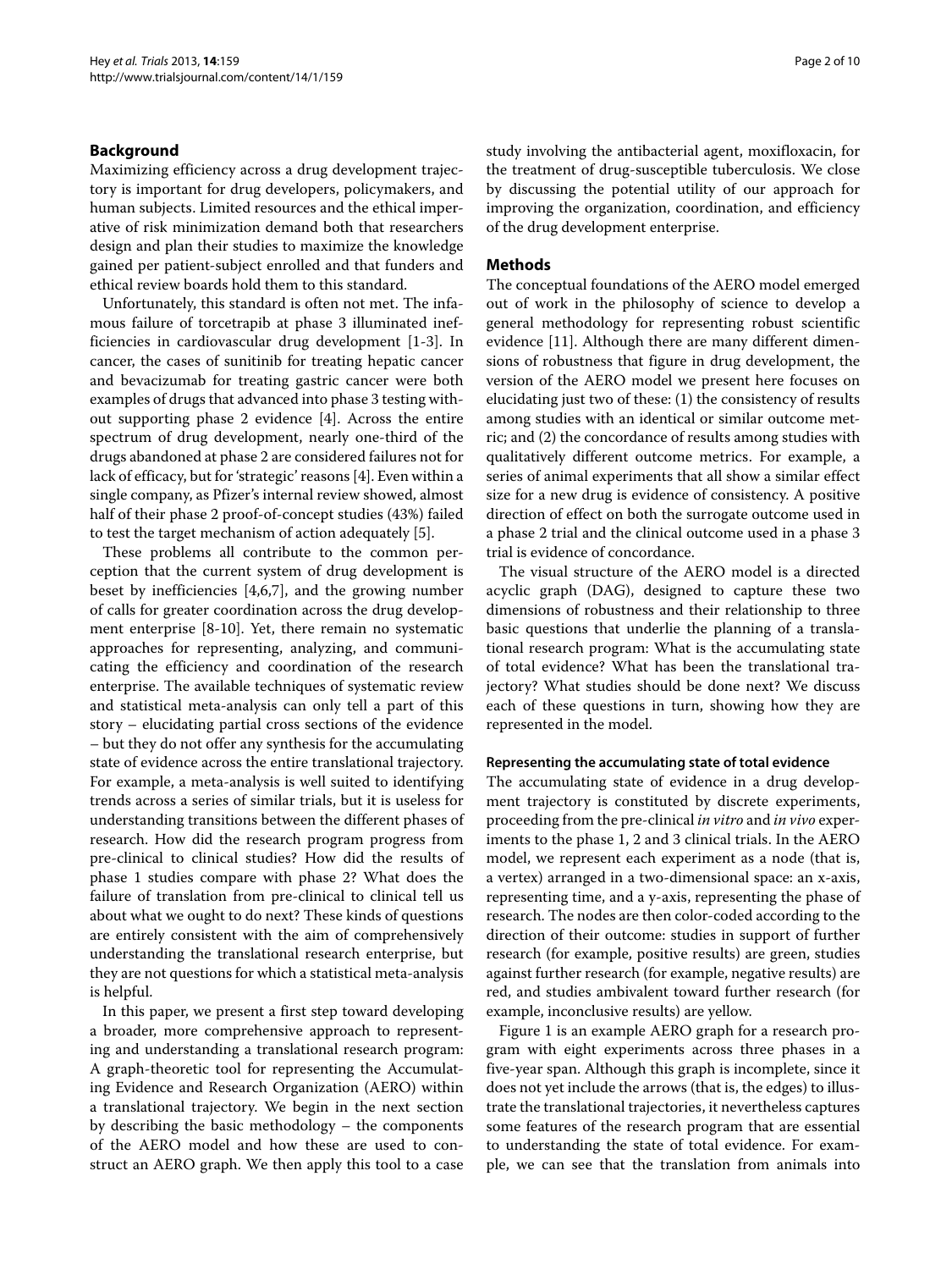

<span id="page-2-0"></span>humans (that is, *in vivo* into phase 1) is relatively smooth. Two positive animal studies (*β*2, *β*3) suggest a potential for efficacy in humans and two positive phase 1 studies (*γ*1, *γ*3) suggest a well-tolerated drug. There is also evidence of consistency at each phase ( $\alpha_1$  and  $\alpha_2$ ,  $\beta_2$  and  $\beta_3$ , *γ*<sup>1</sup> and *γ*3). Given that consistency between experiments serves to verify findings and control for biases or random errors, which may distort the results of any single experiment, this is a desirable feature for the system to have.

Figure [1](#page-2-0) also shows some evidence of concordance. The overall trend of the experimental findings is largely positive across each phase. With the exception of one negative *in vivo* study and one inconclusive phase 1 study, the results have all been favorable to further research. This degree of concordance is another desirable feature of the system. Depending upon the predictive power of the animal model, this pattern of robust results provides good reason for thinking that the experimental agent may be efficacious and safe.

Finally, assuming that  $\beta_2$  is later than  $\alpha_2$  and  $\gamma_1$  is later than *β*3, we can see that there was a *de facto* threshold of two positive studies at each phase before proceeding to the next. These thresholds between phases are an important property of the translational trajectory, representing critical (and often expensive) decision points: When is the pre-clinical evidence sufficient to initiate human trials? When is the phase 2 evidence sufficient to justify a pivotal phase 3 trial? Many translational failures (like those mentioned above) can be understood as the result of poor or inappropriate thresholds, wherein the evidence was not sufficiently mature to warrant advancing a candidate to a later phase of research.

One plausible way to set phase thresholds is to require a certain number of positive studies at each phase before proceeding to the next. Indeed, the US FDA's licensure requirement for two positive phase 3 trials can be thought of as just such a threshold. However, two positives is not the only viable threshold. For example, a certain number of negative studies within a phase could require either that an agent be sent back to an earlier phase or abandoned entirely. It may also be reasonable to require that there is a sufficient number of both positive and negative studies at each phase – the positive studies supporting the efficacy of the therapeutic ensemble for clinical translation and the negative studies supporting a theoretical evidence base that directly informs clinicians about how the experimental agent should not be used [\[12\]](#page-8-9). Leaving aside the question of which phase threshold to use, either in general or for some specific research domain, it is sufficient for the purposes here to observe that the AERO graph has the virtue of rendering each of these thresholds visually explicit.

## **Representing the translational trajectory**

In Figure [2,](#page-2-1) we expand on Figure [1,](#page-2-0) introducing three phase 2 studies as well as arrows between studies. The arrows represent more precisely the sequence of studies



<span id="page-2-1"></span>**Figure 2 Concordance in a trajectory.** Edges show the intellectual lineage. The graph shows eleven experiments across six years. The edges between studies represent the intellectual lineage between them and illustrate the translational research trajectories. Some trajectories are perfectly concordant (for example,  $\alpha_1 \rightarrow \alpha_2 \rightarrow \beta_3 \rightarrow \gamma_3 \rightarrow \delta_2$ ), while others show discordance (for

example,  $\alpha_1 \rightarrow \beta_1$  or  $\alpha_1 \rightarrow \alpha_2 \rightarrow \beta_2 \rightarrow \gamma_1 \rightarrow \delta_1$ ). The phase 2 studies are also highly inconsistent (that is, one positive, one negative, and one inconclusive study), indicating a relatively rough transition into this phase. Given that phase 2 was initiated after only one positive phase 1 trial, this may indicate that the threshold of evidence used to transition into phase 2 is too low and ought to require at least some degree of consistency.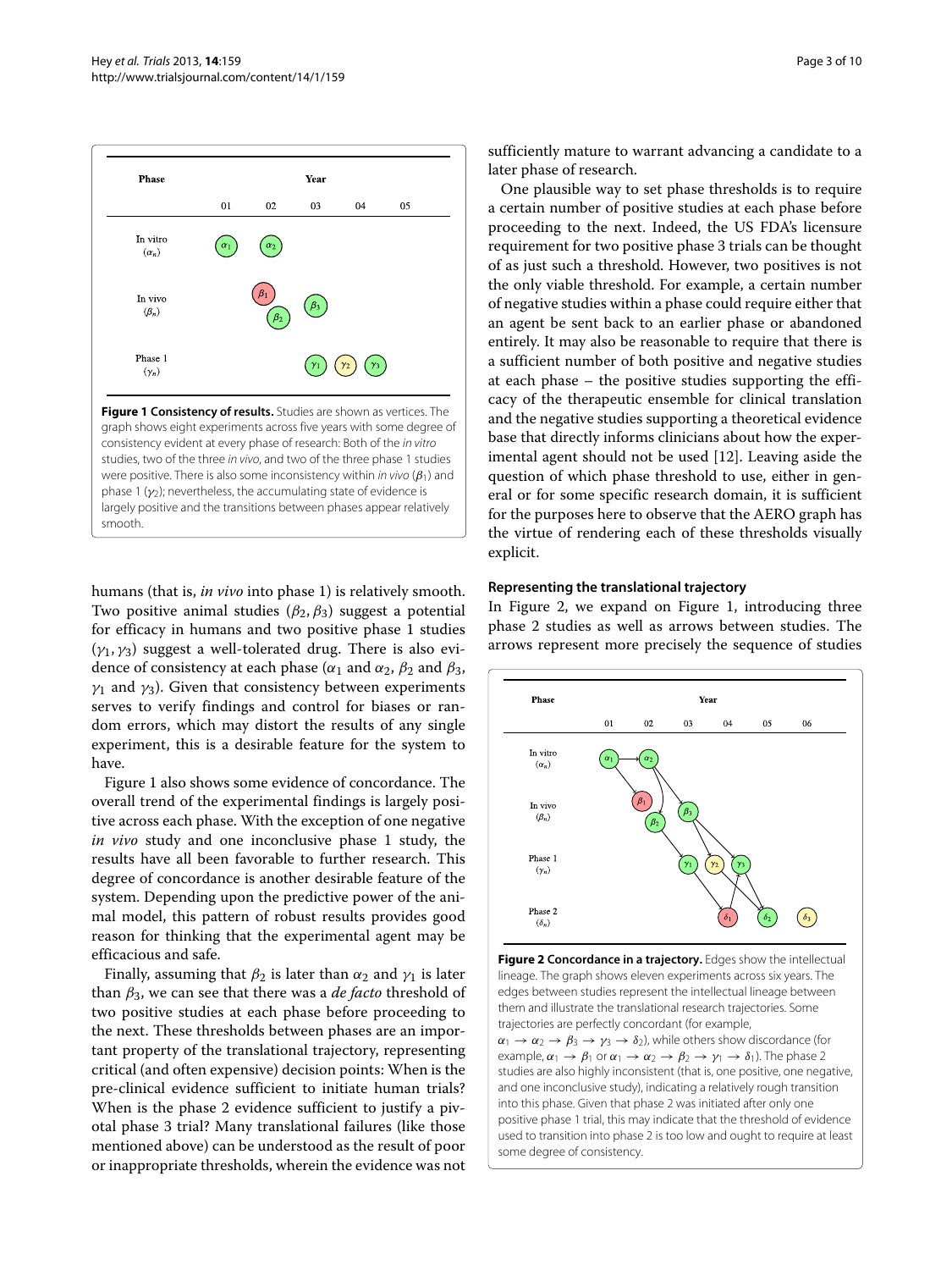and capture the intellectual lineage across the translational trajectory. For example, a phase 2 study that uses the same dosage identified in a phase 1 study should be connected by an arrow leading out from the phase 1 node and into the phase 2 node (for example,  $\gamma_1$  to  $\delta_1$ ). Similarly, a phase 1 human pharmacokinetic and pharmacodynamic study should be connected to the prior *in vivo* study that identified the effective blood concentration (for example,  $β_3$  to  $γ_2$  and  $γ_3$ ). Borrowing terminology from the language of graph theory, we refer to studies downstream in the intellectual lineage as 'children,' and studies upstream as 'parents' (we will have more to say about how parentage is established, when we discuss the example in the next section).

This additional structure enriches judgments about consistency and concordance. Where before we could only suggest concordance by the number or ratio of positive results at each phase, now we can track a discrete translational trajectory. For example, the trajectory from *α*<sub>1</sub> to *α*<sub>2</sub> to *β*<sub>2</sub> to *γ*<sub>1</sub> is a sequence of four positive studies across three phases. Each of these studies built on the evidence in the prior study, and each showed a concordant result.

Notice, however, that the story of this trajectory gets more complicated when we follow it into phase 2. The first phase 2 study,  $\delta_1$ , was negative, despite following up the evidence from  $\gamma_1$ . But negative results are not necessarily uninformative results. Thus, as the figure shows, a later positive phase 1, *γ*3, built upon *δ*1, and eventually led (in conjunction with  $\beta_3$ ), to the positive phase 2 result in *δ*2. The complete story of this trajectory, while not one of *perfect* concordance or consistency, can nevertheless be described as favorably robust overall.

Figure [2](#page-2-1) also reveals that there was only positive phase 1 study (*γ*1) before phase 2 research began (that is, *γ*<sup>3</sup> is subsequent to  $\delta_1$ ). Again, this represents a *de facto* (if not explicit) judgment about the minimum threshold of evidence necessary to justify proceeding to the next phase. Since consistency requires at least two experiments, advancing into the next phase of research on the basis of only one experiment means that this minimum threshold included no evidence of consistency at the immediately preceding phase. For exactly the same reasons that consistency is desirable, failing to have consistency before proceeding to a subsequent phase is, in general, an undesirable feature of a research system: No verification of findings, no control for bias or random error. While a single, well-designed study may be sufficient, under particular conditions, to advance an intervention, the recent failed attempts by Bayer [\[13\]](#page-8-10) and Amgen [\[14\]](#page-8-11) to reproduce earlier findings demonstrates the dangers with such an approach.

Finally, we should point out the orphaned study, *δ*3. This node has no arrows leading into it, reflecting an experiment that is not directly justified on the basis of prior evidence within the research program. Although the general rule is probably to avoid conducting such studies, there may at times be reasons to draw on evidence or study designs that are external to the current research program. For example, the experiment may be largely based on analogical reasoning, drawing on evidence with a different drug or a different indication (the phase 3 trials of sunitinib and bevacizumab alluded to above could be described in just this way). The AERO graph makes this design choice explicit – the prudence of which will have to be judged by the fruitfulness of the subsequent research.

#### **Planning the next step**

The final, and perhaps most important, question we want to address with the AERO graph is: 'What study should be done next?' Given the state of accumulating evidence and the current trajectory, what should be the next investigation(s)? In Figure [3,](#page-3-0) we have added a single, negative phase 3 study,  $\epsilon_1$ , following the trajectory from  $\delta_2$ . We have also added two blue-lined nodes to represent the contemplated next steps.

Herein lies the real power of the AERO graph: In debating what study should come next, the visualization can sharpen the judgments of researchers, who can now pinpoint the precise translational trajectory or subset of the trajectory that they think ought to inform future research.



<span id="page-3-0"></span>**Figure 3 Planning future studies.** The graph shows twelve completed experiments across six years along with two contemplated future studies, a fourth phase 2 trial (*δ*4) and a second phase 3 trial ( $\epsilon_2$ ). A phase 3 trial ( $\epsilon_1$ ) was initiated following the sole positive phase 2 study  $(\delta_2)$ . The result of this phase 3 trial was negative, discordant with the earlier phase 2 result. Now researchers must decide which study (or studies) to do next: Trust that the accumulated evidence is still sufficient to motivate another phase 3 or return to phase 2 in search of greater consistency and a potential explanation for the discordance between  $\delta_2$  and  $\epsilon_1$ .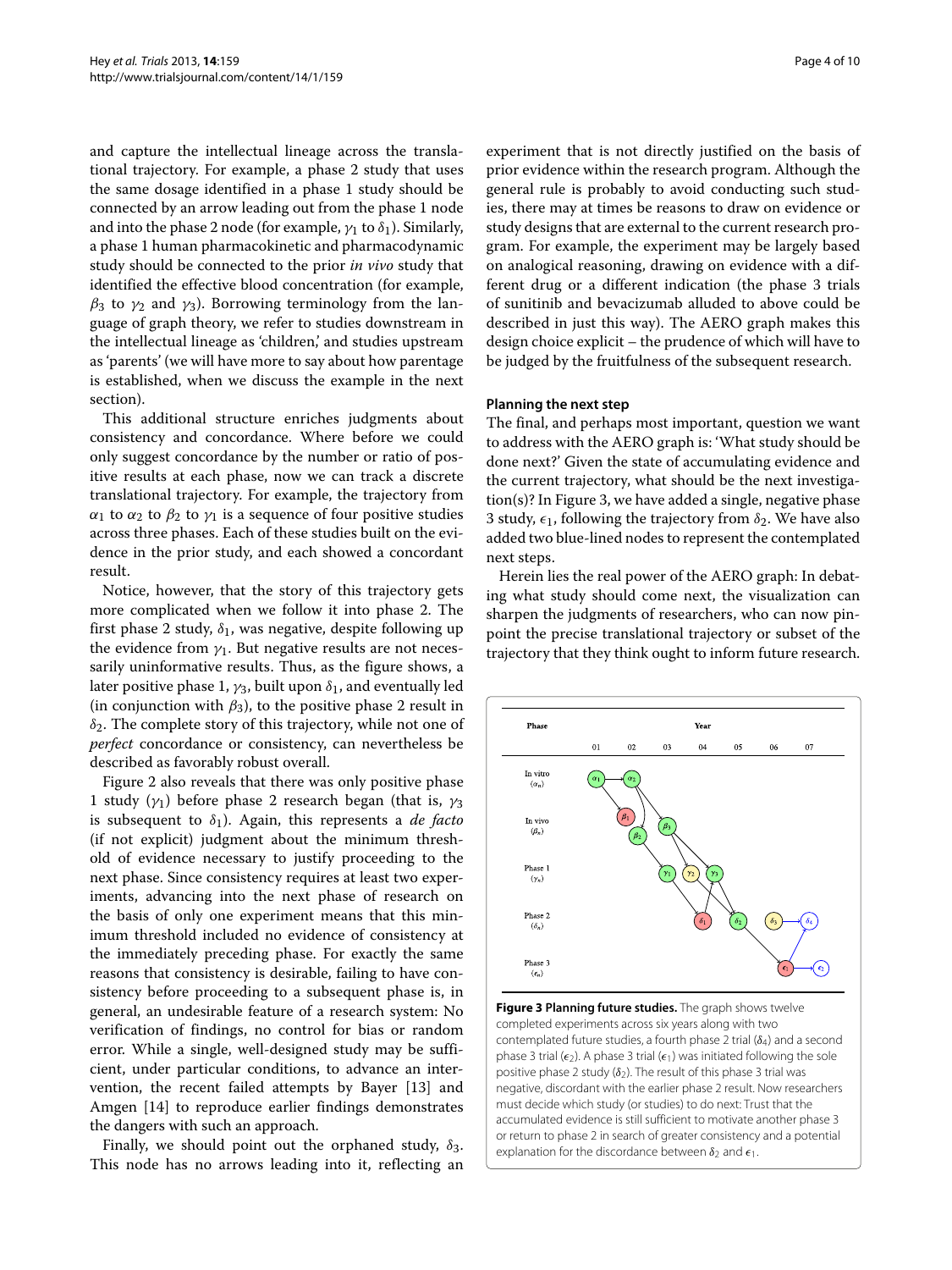For example, let us suppose that  $\epsilon_1$  was negative for lack of clinically significant effectiveness. A researcher could argue that despite the negative result, there is still a largely positive trend (seven out of twelve studies) across the entire trajectory, the drug is very well tolerated (no negatives at phase 1), and the inconsistency across phase 2 studies has been instructive in suggesting a novel variation on the dosage and schedule that ought to be evaluated in a subsequent phase 3 trial. Yet, a different researcher may look at the same graph, identify a mechanism of action common to the inconclusive and negative studies that could explain these results, and recommend  $\delta_4$  to test this hypothesis in a less costly, phase 2 trial.

The purpose of the AERO graph is thus not to replace this kind of critical thinking or eliminate disagreement about the state of total evidence. Indeed, researchers may even disagree about whether a particular study ought to be represented as positive or negative. Rather, the purpose of the AERO graph is to sharpen this disagreement by clarifying the state of evidence and translational trajectory. In other words, the prudent course of action within a clinical research program cannot be derived from the state of evidence. The decision of what to do next requires a negotiation between the practical, pragmatic, ethical, and epistemic issues at play. The representational features of the AERO model help to make the epistemic aspects of this judgment explicit.

# **Results**

In its *Global Plan to Stop TB 2011–2015*, the Stop TB Partnership emphasizes the need for improving coordination across the entire development and testing trajectory [\[10\]](#page-8-7). Moxifloxacin, an antibacterial agent in the fluoroquinolone family, is one of the new candidate drugs in their pipeline. However, as of 2010, the tuberculosis research community was confronted with a series of inconsistent results across five phase 2 studies with moxifloxacin, and disagreed about whether the state of total evidence supported moving on to conduct phase 3 trials. The results we present in this section are based on our presentation at the Tuberculosis Trials Consortium's semi-annual meeting in October 2011, where we presented an AERO graph of moxifloxacin's translational trajectory to help broker this dispute.

#### **Representing the evidence**

#### *Inclusion*

Table [1](#page-4-0) summarizes the results of 19 studies evaluating moxifloxacin for the treatment of drug-susceptible tuberculosis between 1998 and 2009. These studies were included based on a hand search through the citations of the published phase 2 trial reports. This list was then cross-referenced with a PubMed search using the terms 'moxifloxacin' and 'tuberculosis;' filtered by clinical trials.

#### **Table 1 Summary of moxifloxacin-TB studies**

<span id="page-4-0"></span>

| In vitro                | Year | Key            | Outcome      | Children                        |
|-------------------------|------|----------------|--------------|---------------------------------|
| Ji et al. [15]          | 1998 | $U_1$          | Positive     | V <sub>1</sub>                  |
| Gillespie et al. [16]   | 1999 | U <sub>2</sub> | Positive     | $W_1, W_2$                      |
| Shandil et al. [17]     | 2007 | $U_3$          | Positive     | W <sub>5</sub> , W <sub>6</sub> |
| In vivo                 |      |                |              |                                 |
| Ji et al. [15]          | 1998 | V <sub>1</sub> | Positive     | V <sub>2</sub>                  |
| Miyazaki et al. [18]    | 1999 | V <sub>2</sub> | Positive     | $V_3, W_1$                      |
| Lounis et al. [19]      | 2001 | V3             | Positive     | $V_4$                           |
| Yoshimatsu et al. [20]  | 2002 | $V_4$          | Inconclusive | $V_{\varsigma}$                 |
| Nuermberger et al. [21] | 2004 | V5             | Inconclusive | $U_3, W_3, W_4$                 |
| Phase 1                 |      |                |              |                                 |
| Gosling et al. [22]     | 2003 | $W_1$          | Positive     | $V_{\varsigma}$                 |
| Pletz et al. [23]       | 2004 | W              | Positive     | V5                              |
| Gillespie et al. [24]   | 2005 | W3             | Negative     | X <sub>1</sub>                  |
| Johnson et al. [25]     | 2006 | W <sub>4</sub> | Positive     | $X_1, X_2$                      |
| Nijland et al. [26]     | 2007 | $W_5$          | Negative     |                                 |
| Peloquin et al. [27]    | 2008 | W <sub>6</sub> | Inconclusive | $X_4$                           |
| Phase 2                 |      |                |              |                                 |
| Burman et al. [28]      | 2006 | $X_1$          | Negative     | $W_5, W_6, X_3, X_4$            |
| Rustomjee et al. [29]   | 2007 | X <sub>2</sub> | Positive     | $X_3$                           |
| Conde et al. [30]       | 2009 | $X_3$          | Positive     | $X_{5}$                         |
| Dorman et al. [31]      | 2009 | $X_4$          | Negative     |                                 |
| Wang et al. [32]        | 2009 | $X_{5}$        | Positive     |                                 |

While this method is less rigorous than a complete systematic review, it is sufficient for the illustrative purposes of this paper. Further development on harmonizing the AERO model with the methods of systematic review is underway.

#### *Extraction*

The 'year' in Table [1](#page-4-0) refers to the year of publication. The 'key', generated sequentially by phase, refers to the corresponding node in Figure [4.](#page-5-0) The outcome was extracted from the published manuscript, based on the direction of the observed effect, the authors' recommendation for further research, and any expressed qualifications or reservations. The studies listed as 'children' are based on a transitive reduction of the total network of citations, reconstructed to represent the historical translation of evidence as accurately as possible.

#### *Non-positive outcomes*

We acknowledge that the inconclusive status of the two *in vivo* studies is debatable. Despite evidence of efficacy, we nevertheless classified Yoshimatsu et al. as inconclusive due to the authors' concerns about toxicity at the recommended dosage [\[20\]](#page-8-17). Nuermberger et al. did not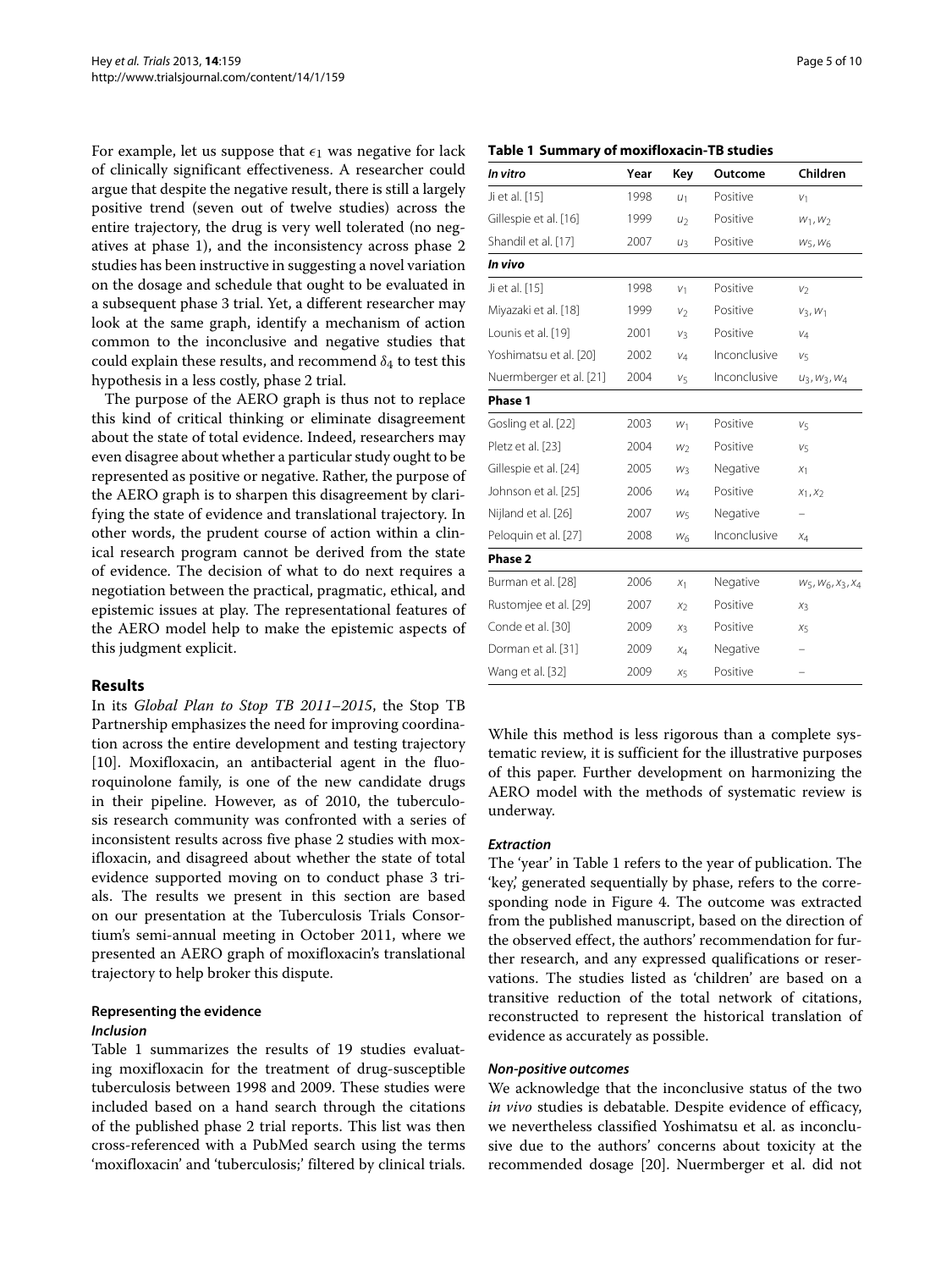

<span id="page-5-0"></span>show an improvement on their primary outcome (timeto-culture-negative), but did show a dramatic increase in early potency when moxifloxacin was substituted for isoniazid, one of the drugs in the standard regimen [\[21\]](#page-8-18). Gillespie et al. showed no difference in the early bactericidal activity between moxifloxacin and isoniazid [\[24\]](#page-8-21). Nijland et al. showed that moxifloxacin plasma concentrations are reduced when it is administered with isoniazid and rifampicin [\[26\]](#page-9-1). Peloquin et al. showed favorable population pharmacokinetics with moxifloxacin, but levofloxacin had the most favorable profile in their study [\[27\]](#page-9-2). Both Burman et al. and Dorman et al. showed no improvement in the time-to-culture-negative when moxifloxacin was substituted into the standard regimen for ethambutol and isoniazid, respectively [\[28](#page-9-3)[,31\]](#page-9-6).

#### *Visual representation*

Figure [4](#page-5-0) is the complete AERO graph based on the information in Table [1](#page-4-0) and the possible future studies, *A... D*. It was rendered using the *tikz* vector illustration package for LaTeX. All of the non-straight edges were shaped manually in order to aid visual comprehension. The edge between  $u_1$  and  $v_1$  is not an arrow because these two studies are published in the same report.

#### **Analysis**

The first thing to notice about Figure [4](#page-5-0) is how much messier is the picture of an actual translational research program compared to the toy example we discussed above. One immediate advantage of the AERO graph is that it illuminates the point about translational research: It is not a linear process, but a complex network of overlapping investigation types. Phases can even be repeated, as when evidence from a downstream phase is used to inform a subsequent upstream investigation (for example,  $v_5 \rightarrow u_3$ ).

But however descriptively accurate is this complexity, there is a prescriptive question about how organized and systematic a research program in translational medicine ought to be. Is this overlapping web of studies an intrinsic part of translational medicine? Or can it be made more orderly, with one study and one phase proceeding after another without the need to backtrack? While we will not take up this intriguing question here, it is worth pointing out that the AERO model facilitates such an inquiry.

So what can we now say about moxifloxacin's translational trajectory? Across the entire trajectory, the trend is largely positive, with a 3:1 positive to negative ratio. There is also evidence of consistency at every phase and no negative results in the pre-clinical studies. Although to our knowledge there was no explicit evidence threshold established for this trajectory, we can nevertheless observe that for both the pre-clinical to clinical and phase 1 to phase 2 transition, the *de facto* threshold is three positive studies. Thus far, these would all seem to be encouraging properties. In fact, prior to the first negative phase 2 study in 2006, the evidence for moxifloxacin was overwhelmingly favorable.

After 2006, significant inconsistency and discordance emerges. Two of the five phase 2 studies,  $x_1$  and  $x_4$ , are negative and show discordance with the earlier phase 1 and pre-clinical outcomes. Indeed, there is a subset of the total trajectory, proceeding through  $w_3$  to  $x_1$  and then  $w_5$ and *x*4, that is both consistently and concordantly negative. This underscores the fact that robustness is not only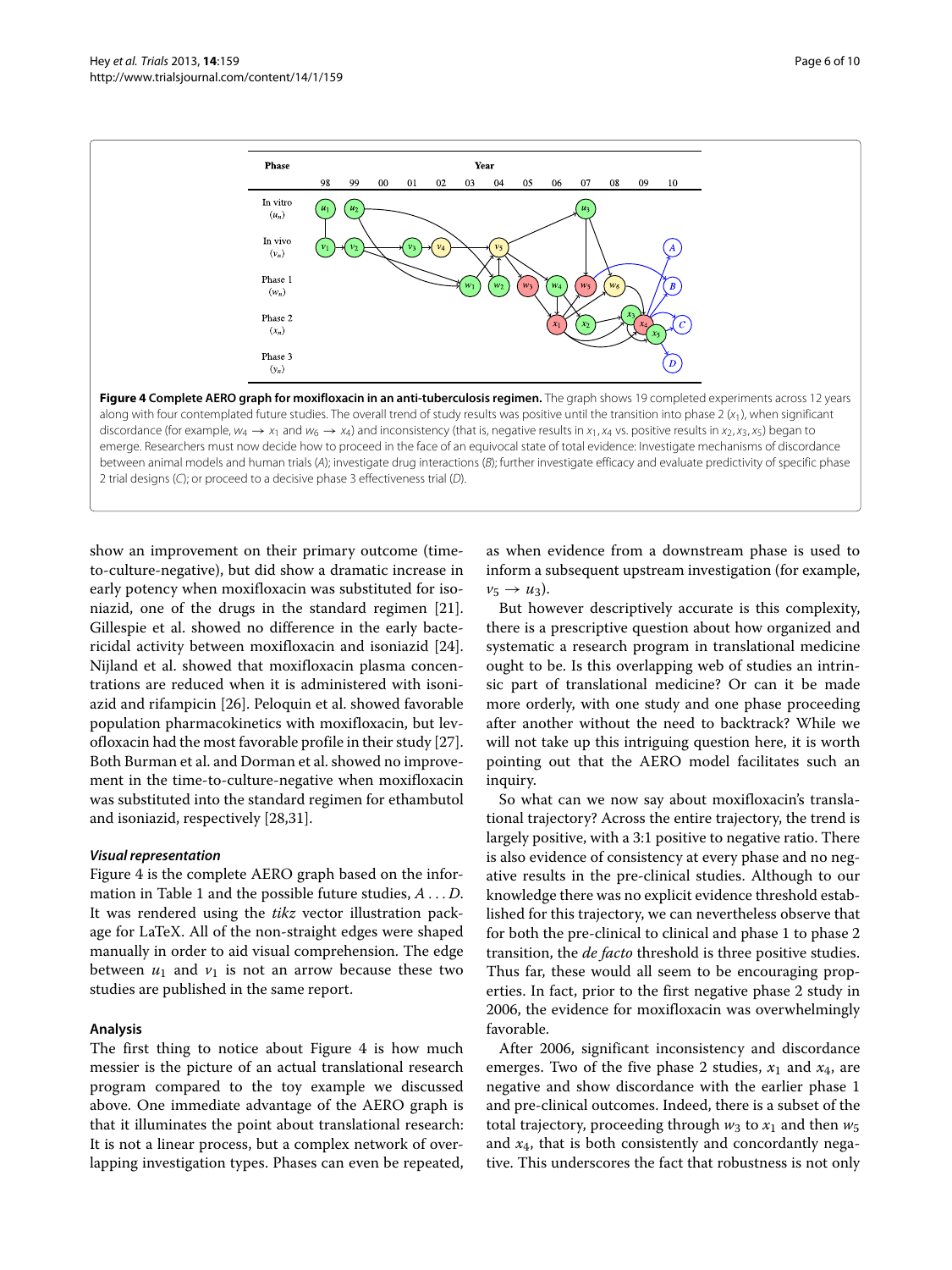a property of positive results. Results can also be robustly negative.

Yet, one negative sub-trajectory is not necessarily fatal for the whole translational trajectory. In this case, we can see an overall trend toward positive outcomes, but it is not obvious that this trend is sufficient to justify a phase 3 trial. Therefore, we now consider how the AERO graph can sharpen arguments for or against each of the four proposed future studies.

**A:** The argument in favor of *A*, another *in vivo* study, is supported by the striking discordance between the pre-clinical and clinical results along the following subtrajectory:

$$
\ldots \nu_5 \to \nu_3 \to x_1 \to x_4 \Rightarrow A
$$

Given that the *in vivo* models and phase 2 trials are both evaluating an efficacy endpoint, rather than the safety, pharmacokinetic, or early activity endpoints evaluated in phase 1, the discordance between *in vivo* and phase 2, combined with phase 2 inconsistency, casts a reasonable doubt on the predictive power of the animal models. For example, Dorman et al's (x<sub>4</sub>) hypothesis, comparing the replacement of moxifloxacin for isoniazid in the standard regimen, was informed by Nuermberger et al's  $(\nu_5)$  finding in a murine model. The failure to translate this result supports revisiting the *in vivo* design and re-evaluating the import of *in vivo* experiments.

But we should note that pursuing another *in vivo* study does not necessarily invalidate the prior phase 1 or phase 2 results. Those studies can still be internally valid and their evidence can remain reliable and informative in future analyses. The rationale in favor of another animal study is that it may be more productive or efficient in the long term to try and explain the discordance between some of the extant animal and human results, rather than simply continuing to test moxifloxacin-containing regimens in humans.

**B:** The argument in favor of *B*, another phase 1 study, is supported by the inconsistencies at phases 1 and 2. In addition to the above sub-trajectory, which tracks the negative results at phase 2, this line of reasoning adds a second trajectory of emphasis:

$$
\dots v_5 \to w_3 \to x_1 \to x_4 \Rightarrow B
$$
  

$$
\dots x_1 \to w_5 \Rightarrow B
$$

These sub-trajectories suggest a need to better understand the pharmacokinetic properties of moxifloxacin when used with the other drugs in the standard antituberculosis regimen. Nijland et al's  $(w_5)$  finding that some combinations with moxifloxacin produce lower plasma concentrations relate directly to this point.

**C:** The argument in favor of *C*, another phase 2 trial, emphasizes differences in experimental design across the phase 2 studies, supported by the following subtrajectories:

$$
\dots \nu_5 \to \nu_4 \to x_1 \to x_3 \to x_5 \Rightarrow C
$$
  

$$
\dots x_1 \to x_4 \Rightarrow C
$$
  

$$
\dots x_2 \to x_3 \to x_5 \Rightarrow C
$$

Just as we discussed a robustly negative sub-trajectory, a researcher could emphasize the robustly positive subtrajectory and claim that if any doubts about moxifloxacin's potential efficacy remain, that these ought to be eliminated by another, rigorous phase 2.

Importantly, the justification for *C* turns, in no small part, on assumptions about the purpose of the phase 2 trial and the threshold of evidence for proceeding to phase 3. If phase 2 trials are supposed to limit the number of candidate interventions for phase 3 strictly, then it may be reasonable to require at least a 2:1 positive-to-negative trial ratio, for example, before advancing. In which case, *C* seems a reasonable option. If, however, phase 2 trials are only supposed to rule out dangerous candidates, then three positive trials is arguably sufficient, and therefore, *C* would seem to be unnecessary.

**D:** This leads to the argument for *D*, a phase 3 trial, which could be justified on the grounds that moxifloxacin has been evaluated in three positive phase 2 trials, has not been ruled out as a novel candidate for inclusion in an effective anti-tuberculosis regimen, and is supported by the sub-trajectory:

$$
\ldots \nu_5 \to \nu_4 \to x_2 \to x_3 \to x_5 \Rightarrow D
$$

As we have already mentioned, the overall picture of moxifloxacin's trajectory is largely positive – not perfect, but arguably robust. Therefore, it may be reasonable to proceed to phase 3, despite the inconsistency across phase 2. Indeed, we should acknowledge here the REMox-TB trial (NCT00864383), an in-progress phase 3 trial evaluating a moxifloxacin-containing regimen for the treatment of drug-susceptible tuberculosis. The results of this trial, although not yet available, can be understood, in part, as an empirical test of this line of reasoning. A positive and reproducible finding in the REMox-TB trial would be evidence that the AERO graph of Figure [4](#page-5-0) reflects a promising trajectory. Inversely, a negative finding should cast doubt on the idea that such a trajectory is robust enough to justify a phase 3 trial.

#### **Summary**

Whichever direction is ultimately selected for future research, the AERO model can be dynamically updated in light of those new study results as they become available.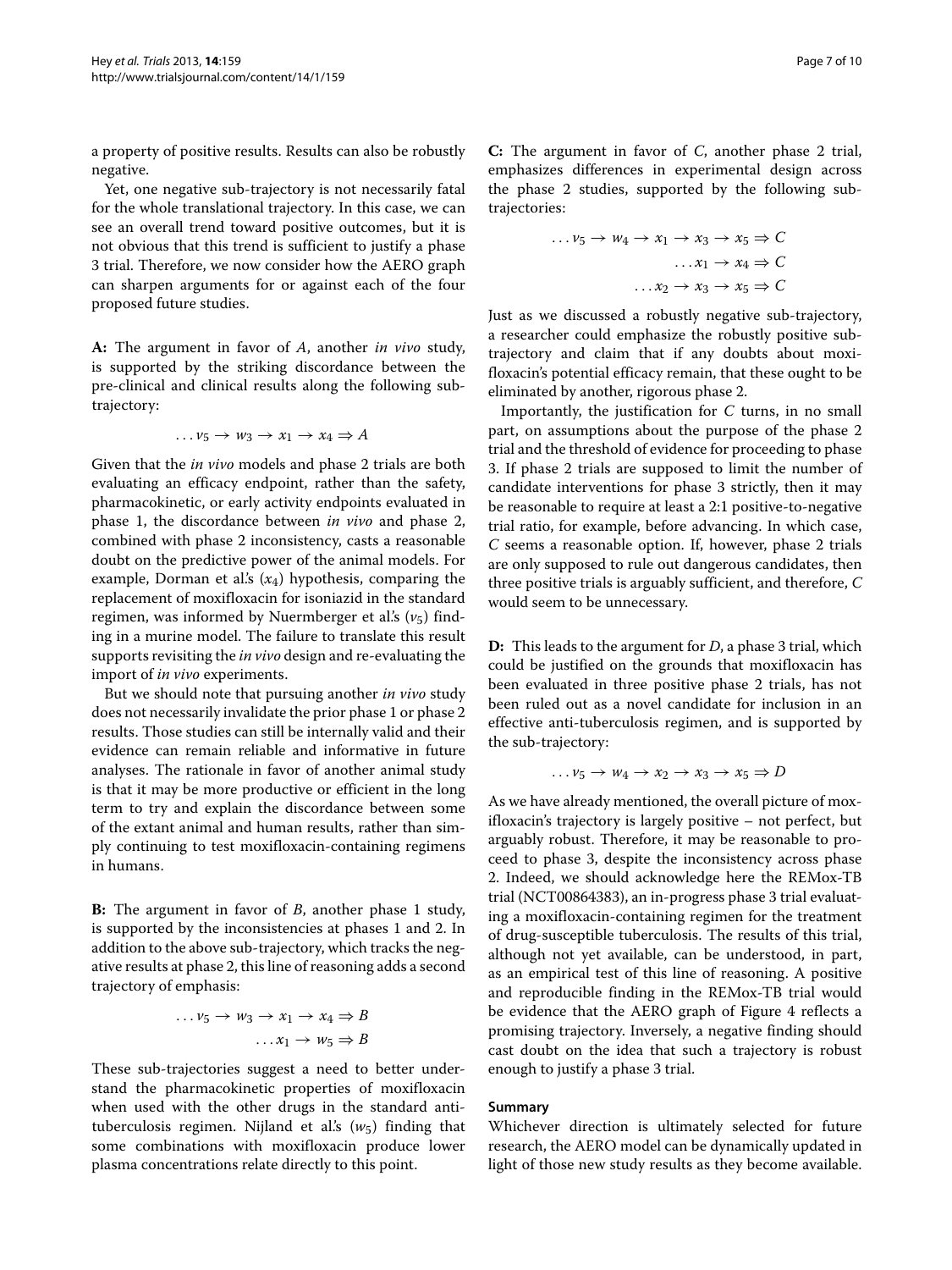For example, suppose that moxifloxacin researchers were to pursue both options *A* and *C* – another animal study and another phase 2 trial, respectively. And assume further that both of these turn out to be positive. This could potentially show that the researchers now better understand the predictive relationship between the animal and human models and perhaps finally tip the balance of phase 2 evidence clearly in favor of a moxifloxacin regimen.

Yet, even before these studies are executed, researchers could use the AERO graph to strategize about future states of evidence. In contemplating option *B*, another phase 1 trial, one might reasonably question if that result, whatever it turns out to be, would be informative and useful enough to justify the opportunity cost of not pursuing *A*, *C* or *D*.

We should also acknowledge that these alternative research strategies are neither exhaustive nor mutually exclusive. A well-funded research program may be able to pursue all of these and other options simultaneously. The aim in this section is simply to show how the AERO graph can help to clarify and sharpen the rationale for the various possibilities and in so doing, aid decision-making about the directions for further research.

That said, the more fundamental questions elucidated by the moxifloxacin trajectory – calling into question the predictive value of the animal model, reconsidering the purpose for phase 2, and the appropriate thresholds of robustness at each phase transition – should not be overlooked, even if the decision is made to proceed to a phase 3 trial. Part of what Figure [4](#page-5-0) illustrates is that there are many unanswered questions about moxifloxacin's trajectory and the underlying causal relationships, and until at least some of these are addressed, a phase 3 trial, whatever its outcome, will be less informative that it could be, and hence, reflect an inefficient research strategy over the long term.

# **Discussion**

Stepping back from this specific case study, there are a number of possible elaborations and applications of the AERO modeling approach that are worth discussing. To begin with, the color-coding we presented here, which classifies studies as positive, negative, or inconclusive, has significant virtues of simplicity and ease of interpretation, but this is far from the only option. For example, a continuous shading scale could be used to represent the effect size or precision of each study; or a five-point ordinal scale could be used, corresponding to the region of posterior interval. The fundamental structure of the AERO model is the directed acyclic graph with study-type strata; the other graphical properties can be extensible in any way that supports decision-making.

The AERO graph can also be thought of as reflecting the maturity of causal knowledge within a given research domain. A robust field of mostly green nodes would suggest that investigators have full command of the mechanisms in the causal system, whereas a field of predominantly red or yellow nodes would suggest utter lack of contact with the causal factors. A pattern of pre-clinical green that consistently turns to red in clinical translation should cast doubt on the validity of pre-clinical models. A thin thread of green would perhaps suggest just a lucky find, while an evenly balanced network of green and red nodes would suggest a new, emerging domain with which investigators may have only a limited understanding.

This relates to another extension of the approach – comparing and contrasting multiple trajectories. We could see such a comparative analysis being useful in a number of ways: For example, the AERO graph of a successfully translated agent could be used as the model for how new agents in a treatment domain ought to be vetted; or a population of AERO graphs could elucidate systematic differences in efficiency or risk and benefit across different research domains.

Looking ahead to envision the potential utility of the AERO model, particularly as a means to improve the efficiency and coordination of the drug development enterprise, we believe that publications and protocols could both benefit from including an AERO graph. Just like other kinds of visual tools, such as Thorpe et al.'s PRE-CIS graph [\[33\]](#page-9-8) or Langan et al.'s graphical augmentation to the meta-analytic funnel plot [\[34\]](#page-9-9), serve to aid judgments about the quality and direction of evidence, so too can the AERO model help to make invisible or inchoate properties of the research system explicit.

Indeed, AERO graphs could provide a convenient check for investigators, institutional review boards, journal editors, and physicians. The comprehensibility of the representation allows for anyone even modestly familiar with a particular domain to be able to compare and contrast alternative representations. As a consequence, a report that ignores a substantial portion of the available evidence can be more easily detected, since its representation will differ dramatically. This is not to contradict what we claimed earlier about disagreement, as different researchers may have equally legitimate interpretations of their field. However, the apparent contrast between interpretations of the evidence will demand an explanation for why the authors represented the field in one way rather than another.

# **Conclusion**

The AERO model provides an immediate visual representation of the number of studies done at any mode, depicting both the direction of evidence and the relationship of each study to the larger translational trajectory. In so doing, it helps to address the widespread concerns about efficiency, coordination, and organization in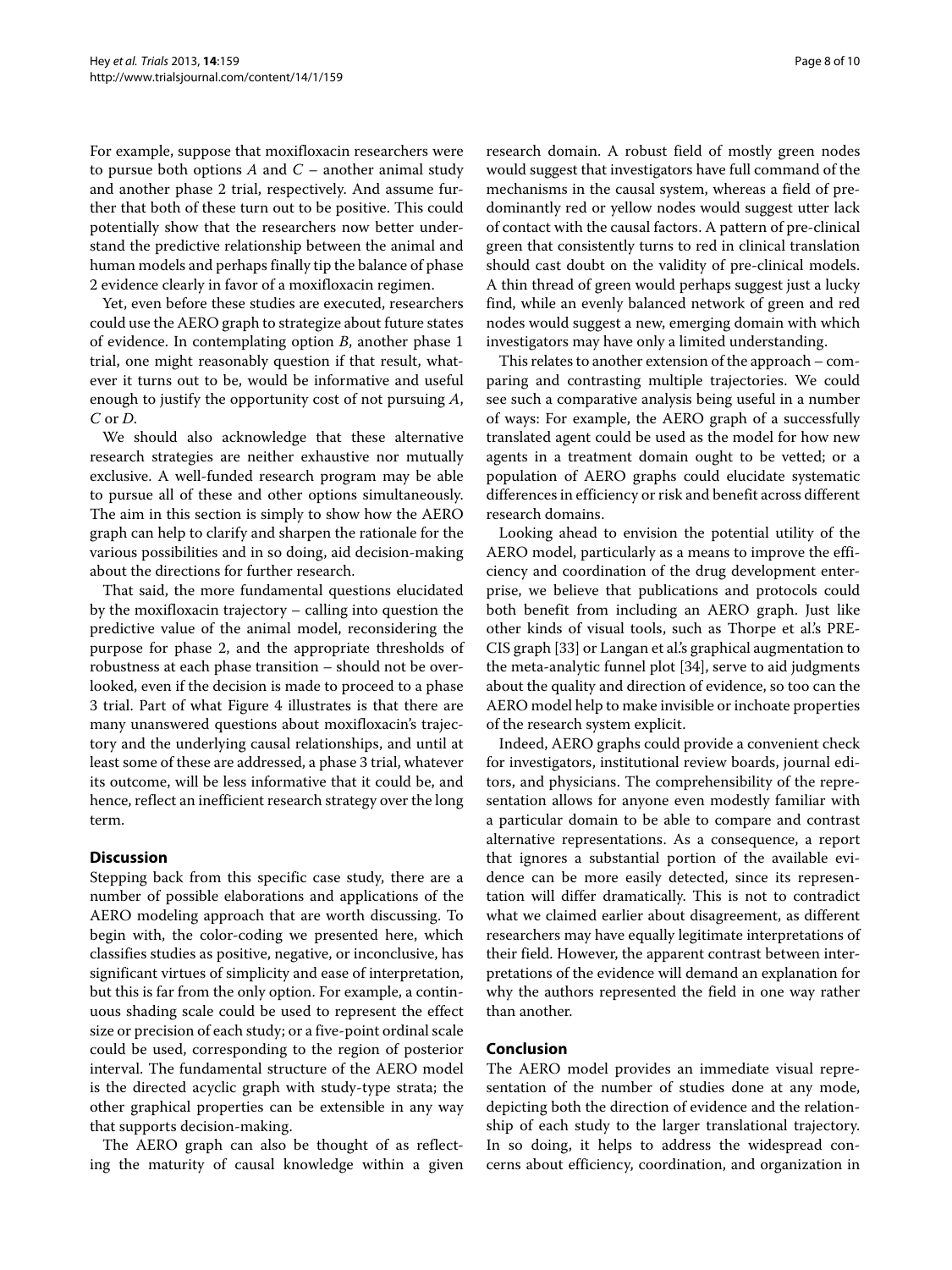translational medicine. To be sure, the visual representation does not capture all of the available information about a research program. For example, the details of differing experimental designs or conduct may be relevant to understanding failures of robustness. Just as we showed in the previous section, the argument for one course of action over another relies upon knowledge of these additional details about each experiment. Nevertheless, the AERO model provides a systematic representation that is capable of sharpening these judgments and revealing some of the existing patterns across a translational trajectory.

We recognize that the approach we have presented here is but a preliminary sketch. While we have applied the AERO model to a single case study, much more work is needed to develop the approach to its full potential. But particularly given the stakes, thinking about ways to better analyze and judge the structure of clinical research programs as a whole seems a vital line of inquiry. The AERO model is one piece of this inquiry.

#### **Abbreviations**

AERO: Accumulating Evidence and Research Organization; DAG: Directed acyclic graph.

#### **Competing interest**

The authors declare that they have no competing interests.

#### **Authors' contributions**

All authors contributed to the conception and design of the manuscript. SPH wrote all drafts. CMH and CW commented and suggested changes on all drafts. All authors read and approved the final manuscript.

#### **Acknowledgements**

We thank Jonathan Kimmelman, William R MacKenzie, and Andrew Vernon for helpful comments and suggestions on earlier drafts.

The findings and conclusions in this manuscript are those of the authors and do not necessarily represent the views of the Centers for Disease Control and Prevention.

#### **Author details**

<sup>1</sup> Studies for Translation, Ethics, and Medicine (STREAM) Group, Biomedical Ethics Unit, McGill University, Montreal, QC H3A 1X1, Canada. <sup>2</sup> Centers for Disease Control and Prevention, Division of Tuberculosis Elimination, 1600 Clifton Rd, NE, MS E10, Atlanta, GA, 30333, USA. <sup>3</sup> Rotman Institute of Philosophy, Department of Philosophy, Western University, 1151 Richmond Street, London, N6A 5B8, ON, Canada.

#### Received: 5 January 2013 Accepted: 8 May 2013 Published: 30 May 2013

#### **References**

- <span id="page-8-0"></span>1. Tall AR, Yvan-Charvet L, Wang N: **The Failure of Torcetrapib: Was it the molecule or the mechanism?** Arteriosclerosis, Thrombosis, Vasc Biol 2007, **27:**257–260.
- 2. Joy TR, Hegele RA: **The failure of torcetrapib: what have we learned?** British J Pharmacol 2008, **154:**1379–1381.
- <span id="page-8-1"></span>3. Zhao L, Jin W, Rader D, Packard C, Feuerstein G: **A Translational Medicine perspective of the development of torcetrapib: Does the failure of torcetrapib development cast a shadow on future development of lipid modifying agents, HDL elevation strategies or CETP as a viable molecular target for atherosclerosis? A case study of the use of biomarkers and Translational Medicine in atherosclerosis drug discovery and development.** Biochem Pharmacol 2009, **78:**315–325.
- <span id="page-8-2"></span>4. Arrowsmith J: **Phase II failures: 2008-2010.** Nat Rev Drug Discov 2011, **10:**1.
- <span id="page-8-3"></span>5. Morgan P, Graaf PHVD, Arrowsmith J, Feltner DE, Drummond KS, Wegner CD, Street SDA: **Can the flow of medicines be improved? Fundamental pharamacokinetic and pharmacological principles toward improving Phase II survival.** Drug Discov Today 2012, **17:**419–424.
- <span id="page-8-4"></span>6. Kola I, Landis J: **Can the pharmaceutical industry reduce attrition rates?** Nat Rev Drug Discov 2004, **3:**711–715.
- <span id="page-8-5"></span>7. Arrowsmith J: **Phase III and submission failures: 2007–2010.** Nat Rev Drug Discov 2011, **10:**1.
- <span id="page-8-6"></span>8. Boucher HW, Talbot GH, Bradley JSJr, JEE Gilbert. D. Rice LB. Scheld M. Spellberg B, Bartlett J: **Bad Bugs, No Drugs: No ESKAPE! An Update from the Infectious Diseases Society of America.** Clin Infect Dis 2009, **48:**1–12.
- 9. Seymour L, Ivy SP, Sargent D, Spriggs D, Baker L, Rubinstein L, Ratain MJ, Blanc ML, Stewart D, Crowley J, Groshen S, Humphrey JS, West P, Berry D: **The design of phase II clinical trials testing cancer therapeutics: consensus recommendations from the clinical trial design task force of the National Cancer Institute Investigational Drug Steering Committee.** Clin Cancer Res 2010, **16:**1764–1769.
- <span id="page-8-7"></span>10. StopTBPartnership: **The global plan to stop TB.** World Health Organization 2010. [\[http://www.stoptb.org/assets/documents/global/](http://www.stoptb.org/assets/documents/global/plan/TB_GlobalPlanToStopTB2011-2015.pdf) plan/TB\_GlobalPlanToStopTB2011-2015.pdfl
- <span id="page-8-8"></span>11. Hey SP: Meta-heuristic strategies in scientific judgment. PhD thesis. University of Western Ontario; 2011.
- <span id="page-8-9"></span>12. Kimmelman J: **A theoretical framework for early human studies: Uncertainty, intervention ensembles, and boundaries.** Trials 2012, **13:**173.
- <span id="page-8-10"></span>13. Prinz F, Schlange T, Asadullah K: **Believe it or not: how much can we rely on published data on potential drug targets?** Nat Rev Drug Discov 2011, **10:**712–713.
- <span id="page-8-11"></span>14. Begley CG, Ellis LM: **Raise standards for preclinical cancer research.** Nature 2012, **483:**531–533.
- <span id="page-8-12"></span>15. Ji B, Lounis N, Maslo C, Truffot-Pernot C, Bonnafous P, Grosset J: **In Vitro and In Vivo activities of Moxifloxacin and Clinafloxacin against mycobacterium tuberculosis.** Antimicrob Agents Chemother 1998, **42:**2066–2069.
- <span id="page-8-13"></span>16. Gillespie S, Billington O: **Activity of Moxifloxacin against Mycobacteria.** J Antimicrob Chemother 1999, **44:**393–395.
- <span id="page-8-14"></span>17. Shandil RK, Jayaram R, Kaur P, Gaonkar S, Suresh BL, Mahesh BN, Jayashree R, Nandi V, Bharath S, Balasubramanian V: **Moxifloxacin, Ofloxacin, Sparfloxacin, and Ciprofloxacin against Mycobacterium tuberculosis: evaluation of In Vitro and Pharmacodynamic indices that best predict In Vivo efficacy.** Antimicrob Agents Chemother 2007, **51:**576–582.
- <span id="page-8-15"></span>18. Miyazaki E, Miyazaki M, Chen J, Chaisson R, Bishai W: **Moxifloxacin (BAY12-8039), a new 8-methoxyquinolone, is active in a mouse model of tuberculosis.** Antimicrob Agents Chemother 1999, **43:**85–89.
- <span id="page-8-16"></span>19. Lounis N, Bentoucha A, Truffot-Pernot C, Ji B, O'Brien R, Vernon A, Roscigno G, Grosset J: **Effectiveness of once-weekly Rifapentine and Moxifloxacin regimens against Mycobacterium tuberculosis in mice.** Antimicrob Agents Chemother 2001, **45:**3482–3486.
- <span id="page-8-17"></span>20. Yoshimatsu T, Nuermberger E, Tyagi S, Chaisson R, Bishai W, Grosset J: **Bactericidal activity of increasing daily and weekly doses of Moxifloxacin in Murine tuberculosis.** Antimicrob Agents Chemother 2002, **46:**1875–1879.
- <span id="page-8-18"></span>21. Nuermberger E, Yoshimatsu T, Tyagi S, O'Brien R, Vernon A, Chaisson R, Bishai W, Grosset J: **Moxifloxacin-containing regimen greatly reduces time to culture conversion in Murine tuberculosis.** Am J Respir Crit Care Med 2004, **169:**421–426.
- <span id="page-8-19"></span>22. Gosling R, Uiso L, Sam N, Bongard E, Kanduma E, Nyindo M, Morris R, Gillespie S: **The bactericidal activity of Moxifloxacin in patients with pulmonary tuberculosis.** Am J Respir Crit Care Med 2003, **168:**1342–1345.
- <span id="page-8-20"></span>23. Pletz M, Roux AD, Roth A, Neumann K, Mauch H, Lode H: **Early bactericidal activity of Moxifloxacin in treatment of pulmonary tuberculosis: a prospective, randomized study.** Antimicrob Agents Chemother 2004, **48:**780–782.
- <span id="page-8-21"></span>24. Gillespie S, Gosling R, Uiso L, Sam N, Kanduma E, McHugh T: **Early bactericidal activity of a Moxifloxacin and Isoniazid combination in smear-positive pulmonary tuberculosis.** J Antimicrob Chemother 2005, **56:**1169–1171.